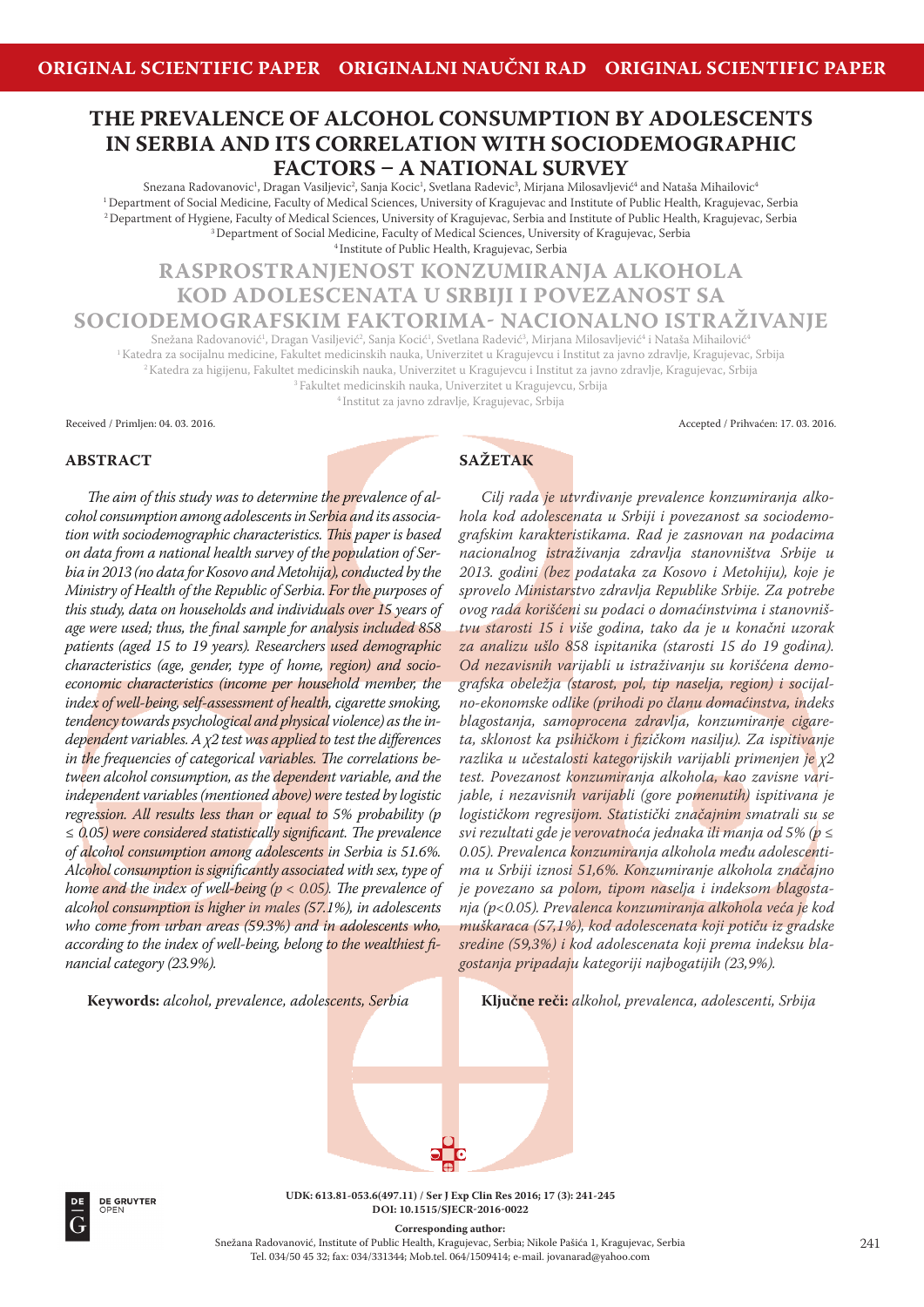

# **INTRODUCTION**

Adolescence is defined as a period of transition from childhood to adulthood that is characterized by efforts to meet the expectations of one's culture, as well as the requirements of physical, mental, emotional and social development. This is a period of development that has its own characteristics in biological, psychological and social terms (1).

Insecurity, instability of mood, lack of spontaneity, egocentricity, rebelliousness, conflicts with authority, fear of failure, and a desire to be successful are features that characterize the personalities and behaviours of adolescents (2).

The period of adolescence is described as a time of experimentation with risky behaviours, which has an adaptive purpose as young people gain experience and skills (3). However, adolescents are immature and unprepared and are thus prone to engaging with all that their environments provide and more frequently resorting to various problematic behaviours, of which some do not always have positive and adaptive functions (4).

There are common initial motives for consuming alcohol in adolescent populations: the desire to satisfy curiosity; the need to belong to a group; and the desire to have new experiences, avoid boredom, escape from problems, and reduce social fears and uncertainty (5).

# **THE AIM OF THE WORK**

The aim of this work was to determine the prevalence of alcohol consumption among adolescents in Serbia and its association with sociodemographic characteristics.

## **METHODS**

### **Data source and type of study**

This paper is based on data from a national health survey of the population of Serbia in 2013 (no data for Kosovo and Metohija). This is the third national survey of health of the population, conducted by the Ministry of Health of the Republic of Serbia. The first such survey was conducted in 2000, and the second was conducted in 2006. The survey was conducted in accordance with the methodology and instruments of the European Health Survey - Second Wave (EHIS-wave 2). The health survey of the Serbian population was carried out through interviews, anthropometric measurements and blood pressure measurements. We used a nationally representative random sample: a stratified two-stage sample with a known probability of selection of sample units at every stage of sampling. The sample was selected to provide a statistically reliable estimate of the large number of indicators of the health of the population at the national level.

The mechanisms used to obtain a random sample of households and respondents represent a combination of two

sampling techniques: stratification and multi-stage sampling. For the purposes of this study, data on households and individuals over 15 years of age were used; thus, the final sample for analysis included 858 patients (aged 15 to 19 years).

#### **Variables**

Researchers used demographic characteristics (age, gender, type of home, region) and socio-economic characteristics (income per household member, the index of well-being, self-assessment of health, cigarette smoking, tendency towards psychological and physical violence) as the independent variables.

#### **Statistical data analysis**

All data of interest were analysed by adequate mathematical-statistical methods appropriate for the data type. A χ2 test was applied to test the differences in the frequencies of categorical variables. The correlations between alcohol consumption, as the dependent variable, and the independent variables (mentioned above) were tested by logistic regression.

All results less than or equal to 5% probability ( $p \le 0.05$ ) were considered statistically significant. Statistical analysis was performed using a commercial, standard software package SPSS, version 19.0 (The Statistical Package for Social Sciences software; SPSS Inc., version 19.0, Chicago, IL).

# **RESULTS**

The prevalence of alcohol consumption among adolescents in Serbia is 51.6%. One in ten adolescents (10.1%) claimed to consume alcoholic drinks once or twice a week, while 24% of adolescents said that they drink one to three times a month. When asked how many days they drink from Monday to Thursday, the highest percentage of adolescents claimed to drink alcohol one day out of four (16.9%), while one in three adolescents in our study (35.1%) claimed to drink one day from Friday to Sunday. The largest percentage of adolescents (14.6%) drinks six or more alcoholic drinks on one occasion once a month (e.g., at parties, with food, during evenings spent with friends, alone at home). In terms of the type of alcoholic beverage, commonly consumed beverages include liquor, beer and wine. Analysis of the influence of sociodemographic factors on the prevalence of alcohol consumption among adolescents in Serbia (shown in Table 1) showed that alcohol consumption is significantly associated with sex, type of home and the index of well-being (p < 0.05). The prevalence of alcohol consumption was higher in males (57.1%), in adolescents who come from urban areas (59.3%) and in adolescents who, according to the index of well-being, belong to the wealthiest financial category (23.9%). It was also observed that adolescents who smoke cigarettes more often drink alcohol (75.1%) and that ado-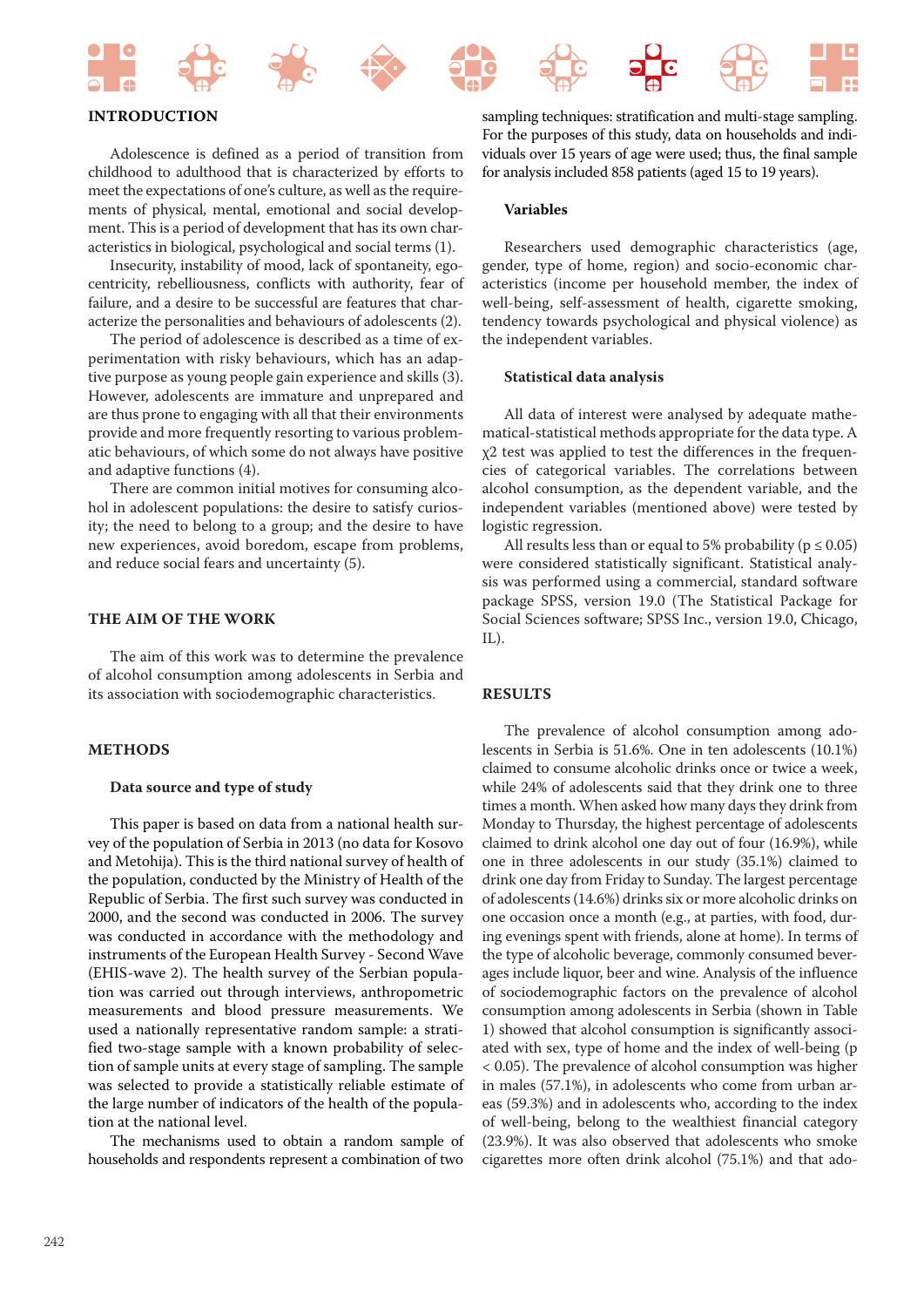

|  |  |  |  |  |  |  | Table 1. The prevalence of alcohol consumption among adolescents in Serbia in relation to sociodemographic characteristics |  |
|--|--|--|--|--|--|--|----------------------------------------------------------------------------------------------------------------------------|--|
|--|--|--|--|--|--|--|----------------------------------------------------------------------------------------------------------------------------|--|

| Variables                              |                             | Alcohol consumption<br>$n$ (%) | Not alcohol consumtion<br>n (%) | $p^*$    |  |
|----------------------------------------|-----------------------------|--------------------------------|---------------------------------|----------|--|
|                                        | Male                        | 233 (57.1)                     | 169 (44.2)                      |          |  |
| Gender                                 | Female                      | 175 (42.9)                     | 213 (55.8)                      | p<0.001  |  |
|                                        | Urban                       | 242 (59.3)                     | 185 (48.4)                      |          |  |
| Type of settlement                     | Rural                       | 166 (40.7)                     | 197 (51.6)                      | p<0.001  |  |
|                                        | Belgrade                    | 84 (20.6)                      | 69(18.1)                        | p > 0.05 |  |
|                                        | Vojvodina                   | 114 (27.9)                     | 88 (23.0)                       |          |  |
| Region                                 | Šumadija and Western Serbia | 109(26.7)                      | 116 (30.4)                      |          |  |
|                                        | South-East Serbia           | 101(24.8)                      | 109(28.5)                       |          |  |
|                                        | Do 9.000                    | 110 (27.0)                     | 136 (35.6)                      |          |  |
|                                        | $9.001 - 14.000$            | 95 (23.3)                      | 78 (20.4)                       |          |  |
|                                        | $14.001 - 20.000$           | 70 (17.2)<br>59 (15.4)         |                                 |          |  |
| Income per household                   | $20.001 - 29.000$           | 36(8.8)                        | 21(5.5)                         | p > 0.05 |  |
|                                        | Preko 29.000                | 15(3.7)<br>13(3.4)             |                                 |          |  |
|                                        | refuses to answer           | 82 (20.1)                      | 75 (19.6)                       |          |  |
|                                        | Poorest                     | 60(14.7)                       | 80 (20.9)                       |          |  |
|                                        | Poorer                      | 73 (17.9)                      | 81 (21.2)                       | p<0.05   |  |
| Well-being index                       | Middle                      | 81 (19,9)                      | 82 (21.5)                       |          |  |
|                                        | Richer                      | 78 (20.4)<br>97(23.7)          |                                 |          |  |
|                                        | Richest                     | 98 (23.9)                      | 61(16.0)                        |          |  |
|                                        | Very good                   | 274 (67.2)                     | 257(67.3)                       |          |  |
|                                        | Good                        | 121 (29.7)<br>112 (29.3)       |                                 |          |  |
| Self-assessed health                   | Fair                        | 11(2.7)                        | 10(2.6)                         | p > 0.05 |  |
|                                        | Bad                         | 1(0.2)                         | 3(0.8)                          |          |  |
|                                        | Very bad                    | 1(0.2)                         | $\mathbf{0}$                    |          |  |
| The tendency to psychological violence |                             | 50 (76.9)                      | 15(23.1)                        | p<0.001  |  |
| The tendency to physical violence      |                             | 46(50.7)                       | 11(19.3)                        | p<0.001  |  |
| The consumption of cigarettes          |                             | 145(75.1)                      | 48 (24.9)                       | p<0.001  |  |

 $*\chi^2$  (chi-squared)

lescents who consume alcohol are more likely to have experienced psychological (76.9%) and physical abuse (50.7%). These results are statistically significant ( $p < 0.05$ ).

To examine the impact of certain predictors on alcohol consumption, binary logistic regression was applied. A significant contribution to the model was made by three independent variables: gender, financial status and tobacco consumption. The strongest predictor was tobacco smoking, with a probability coefficient of 3.99. In fact, individuals who smoke were almost 4 times more likely to consume alcohol than non-smokers. Males were 1.74 times more likely to consume alcohol than females. Respondents who belong to the wealthiest financial category more often consume alcohol ( $OR = 1.18$ ) (Table 2).

# **DISCUSSION**

Alcohol is a psychoactive substance that is commonly used and abused by adolescents worldwide (6). During adolescence, alcohol consumption is of great importance be-

cause of the frequency and extent of its use and its impact on the health of adolescents (7). Studies of alcohol consumption among European adolescents (ESPAD) indicate that the use of alcohol among young people in almost all European countries is on the rise (8), despite the fact that much research shows that high school students are well informed about the health risks arising from the consumption of alcohol (9). Our results show a lower incidence of alcohol consumption among adolescents in Serbia (51.6%) than among adolescents in many other European countries, such as Romania and Sweden (71-74%); Montenegro, Norway, Albania and Iceland (65-43%) (10); Italy (63.3%) (11); Germany (52.3%) (12); and the US (71%) (13). However, our results are higher than those recorded in the 2006 study of the health of the Serbian population (48.7%) (14). Alcohol consumption by young people is a national problem in many countries, primarily due to the harmful effects of alcohol consumption on the social, physical and neurological development of adolescents. Nearly two-thirds of Australian adolescents consume alcohol (15), as well as 50% of adolescents in Brazil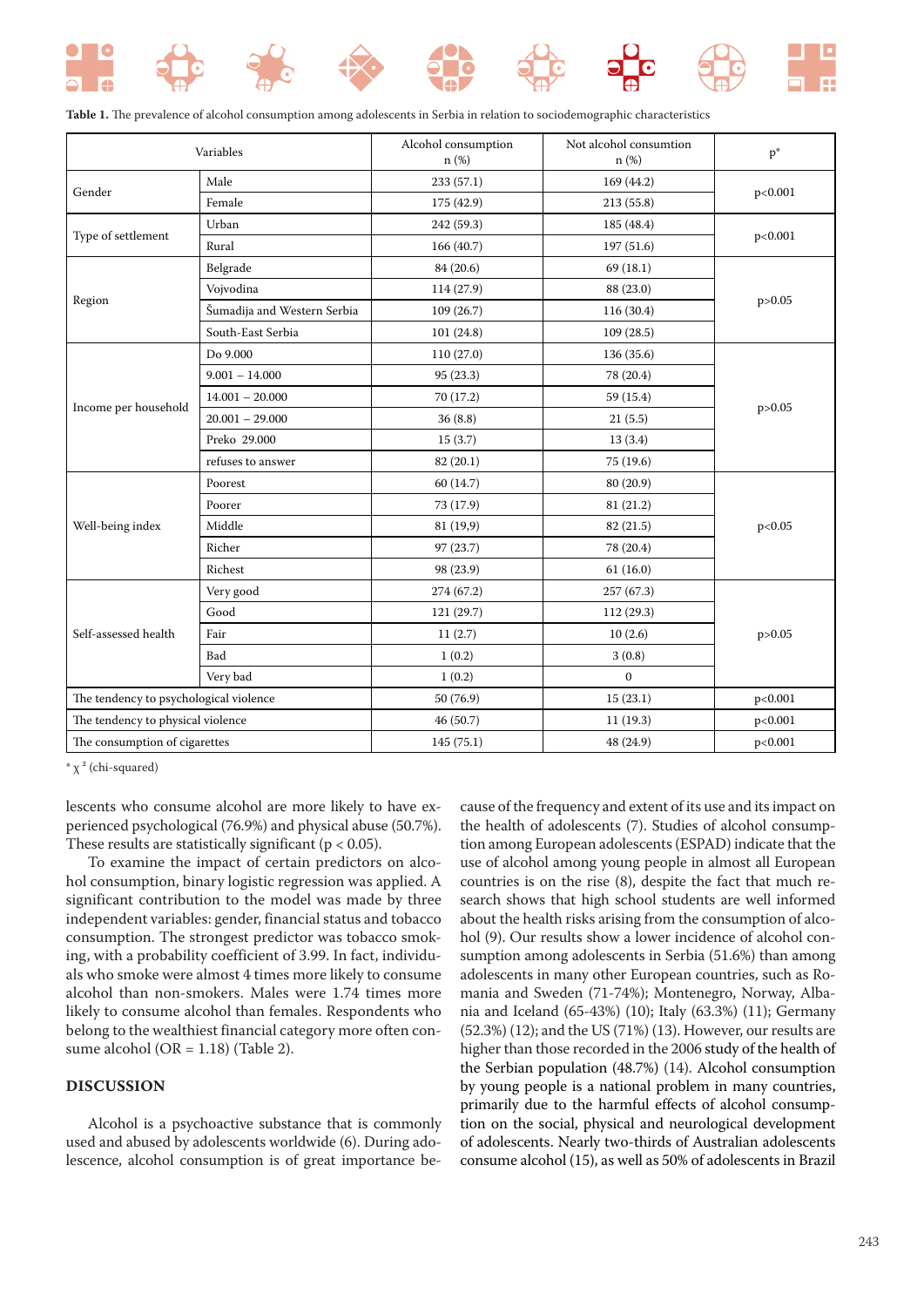#### **Table 2.** Logistic regression analyses

|                           | B       | Exp(B) | $95\%$ C.I.for $EXP(B)$ |       |       |
|---------------------------|---------|--------|-------------------------|-------|-------|
| Variables                 |         |        | Lower                   | Upper | P     |
| Sex(1)                    | 0.55    | 1.730  | 1.278                   | 2.341 | 0.000 |
| Region                    | $-0.07$ | .933   | .809                    | 1.076 | 0.339 |
| settlement type           | $-0.11$ | .898   | .614                    | 1.313 | 0.578 |
| financial situation       | 0,17    | 1,181  | 1.028                   | 1.356 | 0.019 |
| income                    | 0,00    | 1.000  | 1,000                   | 1,000 | 0.648 |
| self-assessment of health | $-0.03$ | ,972   | .746                    | 1.267 | 0.836 |
| Smoking                   | 1.38    | 3.992  | 2.736                   | 5.825 | 0.000 |
| psychological abuse       | 0.00    | 1.000  | 1.000                   | 1.000 | 0.669 |
| physical abuse            | 0.00    | 1.000  | 1.000                   | 1.000 | 0.797 |

(16). Alcohol consumption among young people is a major public health problem in the U.S. More than 27% of 12 to 20 year-olds drink alcohol throughout the year, averaging almost 5 drinks per session. Excess alcohol consumption increases the risk of acute and chronic alcohol-related problems, including risky sexual behaviour, injury and driving while intoxicated. Those who begin drinking alcohol as juveniles are more likely to develop symptoms of alcohol abuse and dependence as an adult than their peers who abstain from alcohol use (17). In our study, alcohol consumption in adolescents was significantly associated with sex, type of home and the well-being index, which corresponds to the results recorded in most other countries. It has been noted that young men consume alcohol more than women in Canada (18), Croatia (19), Italy (11), Iceland, Latvia and Sweden (10), and Germany (12), which corresponds to our results, while research in the United States (13) shows that women are more likely consume alcohol than men. Additionally, it was found that adolescents of higher socio-economic status (11) frequently consume alcoholic beverages, which is confirmed by our national survey. Other studies (Great Britain) have shown that the use of alcohol among adolescents is more frequent in households with higher incomes (20). There are predisposing factors to alcohol consumption in Spanish adolescents: frequently going out for fun in the evenings, high proportions of friends who drink or get drunk, early onset of alcohol use, low perceived risk of drinking, truancy, illegal drug use, and the amount of money spent on personal needs (21). Higher household income was associated with a greater risk of alcohol use (22). In our study, adolescents in urban areas more frequently consume alcohol; however, other studies have shown that young people from rural areas frequently consume alcohol. Apparently, in this case, adolescents with rural residences have fewer alternatives for inclusion in interesting leisure activities than adolescents who live in cities. This may be one reason for the more problematic patterns of consumption in this environment (23).

Adolescents who consume alcohol are more prone to other health risk behaviours, such as riding with a driver who has been drinking, engaging in risky sexual activity, cigarette smoking, and using illicit drugs, and are more likely to

become the victims of violence or suicide, which has been shown in the results of many studies (24,11,25). Our research also supports previous facts as we observed that adolescents who consume alcohol are more often smokers and are more susceptible to mental (psychological harassment, insults) and physical violence (fights). Even a single episode of heavy drinking in adolescence significantly increases the risk of morbidity and mortality caused by negligent driving, various incidents, accidents and risky sexual activity (26). The results of certain studies show that alcohol is a leading cause of murder, suicide and accidents resulting in death in adolescence; more adolescents lose their lives due to the consequences of alcohol than due to the use of all other psychoactive substances combined (27). A large number of adolescents (70% of boys and 53% of girls) who have used alcohol more than five times in their lives state that they have experienced at least one problem associated with the use of alcohol (e.g., problems with the law, health problems, absence from school or going to school under the influence of alcohol, etc.) (28).

Primary socialization and education occurs in families and is the most important influence on adolescent health behaviour; parents model social and health behaviour patterns. The attitudes of parents, who can directly approve or indirectly support the abuse of alcohol, have a direct relevance for the formation of attitudes of adolescents, especially if there is a case of alcoholism in the family (29). It is therefore necessary to focus prevention programs on creating a harmonious relationship in the family and on preventing marital conflicts and child abuse and neglect.

# **CONCLUSION**

The results of this research indicate that there is an increased prevalence of alcohol consumption among adolescents in Serbia. It is therefore very important to carry out preventive measures to prevent and control the risks of alcohol abuse by young people. These measures should include individuals, as well as families, schools, health institutions and society as a whole. Preventive activities should be conducted in an organized way, beginning in early childhood, at all levels of society.